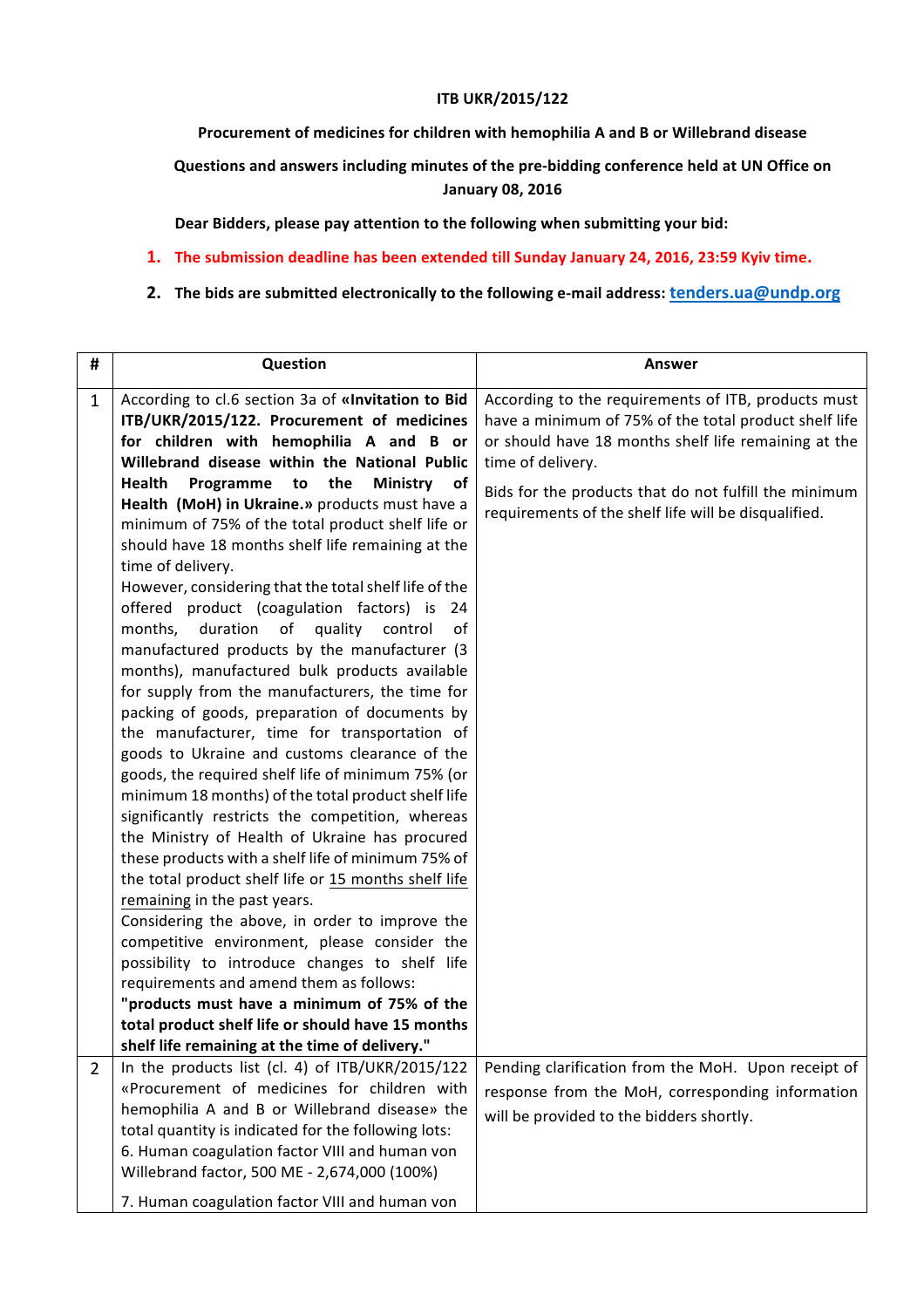|   | Willebrand factor, 1000 ME - 1,260,000 (100%)                                                                                                                                                                                                                                                                                                                                                       |                                                                                                                                                                           |
|---|-----------------------------------------------------------------------------------------------------------------------------------------------------------------------------------------------------------------------------------------------------------------------------------------------------------------------------------------------------------------------------------------------------|---------------------------------------------------------------------------------------------------------------------------------------------------------------------------|
|   | At the same time, according to the Decree of the<br>Cabinet of Ministers of Ukraine #787 dd.<br>08.10.2015<br>VII.<br>"Centralized<br>section<br>in<br>procurement of medicines for children with<br>hemophilia A and B or Willebrand disease" there<br>is a clear distinction between medicines to be<br>procured for treatment of Willebrand disease 2 <sup>nd</sup><br>and $3^{\text{rd}}$ type: |                                                                                                                                                                           |
|   | Treatment for children with Willebrand disease<br>$2^{nd}$ type                                                                                                                                                                                                                                                                                                                                     |                                                                                                                                                                           |
|   | Human coagulationvials<br>500 IU<br>1944 400<br>factor<br>VIII<br>and<br>human<br>von<br><b>Willebrand factor</b>                                                                                                                                                                                                                                                                                   |                                                                                                                                                                           |
|   | Human coagulation-"-<br>1000 IU 860 000<br>factor<br>VIII<br>and<br>human<br>von<br><b>Willebrand factor</b>                                                                                                                                                                                                                                                                                        |                                                                                                                                                                           |
|   | children<br>Preventive<br>treatment<br>for<br>with<br>Willebrand disease 3 <sup>rd</sup> type                                                                                                                                                                                                                                                                                                       |                                                                                                                                                                           |
|   | Human coagulationvials<br>500 IU<br>730 481<br>VIII<br>and<br>factor<br>human<br>von<br><b>Willebrand factor</b>                                                                                                                                                                                                                                                                                    |                                                                                                                                                                           |
|   | Human coagulation-"-<br>1000 IU<br>400 000<br>VIII<br>factor<br>and<br>human<br>von<br>Willebrand factor                                                                                                                                                                                                                                                                                            |                                                                                                                                                                           |
|   | Since different registered in Ukraine medicines<br>have different indications for treatment of 2nd<br>and 3rd types of Willebrand disease, please<br>consider the possibility to introduce changes in<br>these lots, with division of quantities according to<br>the CMU decree #787 dated 08.10.2015.                                                                                              |                                                                                                                                                                           |
| 3 | Besides the technical and financial proposals, all<br>other required documents should also be sent<br>electronically in zipped file?                                                                                                                                                                                                                                                                | All documents should be submitted electronically in<br>zipped file to the following e-mail address:<br>tenders.ua@undp.org. Submission in hard copies is<br>not required. |
| 4 | Should we submit an official letter stating that the<br>company has no litigation history?                                                                                                                                                                                                                                                                                                          | It will be enough to list litigation cases in the<br>application or indicate that the company has no<br>litigation history.                                               |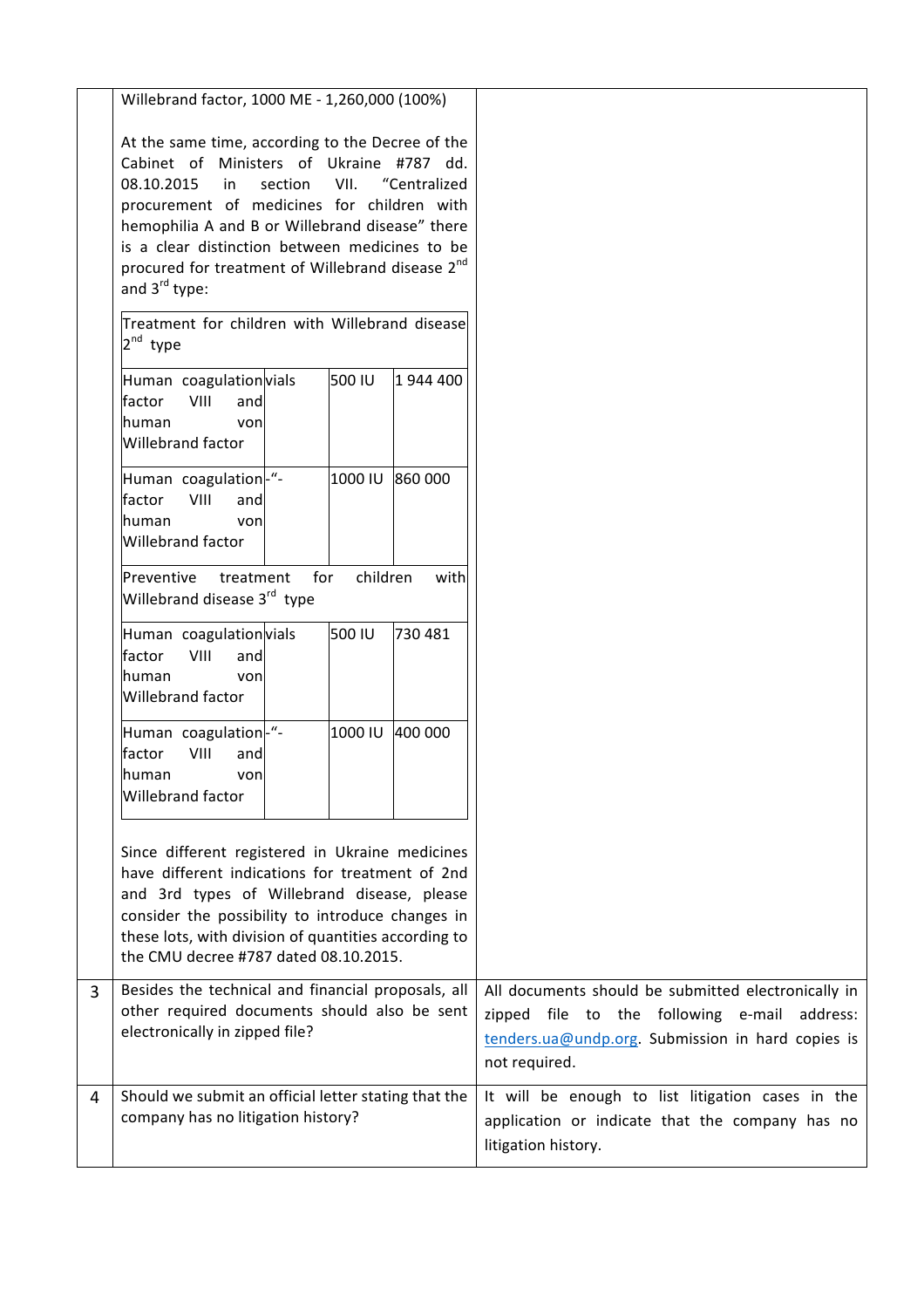| 5              | Is it acceptable to submit only one letter of<br>recommendation from one client with regard to 3<br>major contracts in terms of contract value?                                                                                                                                                                              | Letters of recommendation should be provided from<br>three clients. Three letters will be sufficient if they are<br>relevant to tender subject, supplies should be of the<br>similar nature.<br>These letters are aimed to prove to the UNDP that<br>your company has experience with such supplies.                                                                    |
|----------------|------------------------------------------------------------------------------------------------------------------------------------------------------------------------------------------------------------------------------------------------------------------------------------------------------------------------------|-------------------------------------------------------------------------------------------------------------------------------------------------------------------------------------------------------------------------------------------------------------------------------------------------------------------------------------------------------------------------|
| 6              | Regarding the cl. 26 Required documents, is it<br>necessary to attach the copies of contracts to the<br>list of similar contracts?                                                                                                                                                                                           | It is enough to list previous contracts for similar<br>supplies, copies of the contracts are not necessary.                                                                                                                                                                                                                                                             |
| $\overline{7}$ | To whom in UNDP should we address the<br>guarantee letter as indicated on annex 2?                                                                                                                                                                                                                                           | Please indicate the name of Ms. Andra Brige, UNDP<br><b>Business Development Specialist.</b>                                                                                                                                                                                                                                                                            |
| 8              | In the case of proposal acceptance, what is the<br>term for submission of performance security?                                                                                                                                                                                                                              | After the contract is awarded to the winner, the<br>supplier should provide performance security as soon<br>as possible, but not later than 30 days from the date<br>of signing the contract.                                                                                                                                                                           |
| 9              | If the goods have already been imported to<br>Ukraine and all import duties and VAT were paid,<br>what will be the mechanism of duties and VAT<br>refund and how should we quote price in the<br>financial proposal in this case? Should we make a<br>remark to a particular lot and specify this<br>information in details? | Reimbursement of taxes is possible in cases stipulated<br>by the current legislation of Ukraine.<br>Ukrainian legislation does not provide mechanisms<br>for VAT and import duties reimbursement in the<br>implementation of centralized procurement involving<br>specialized organizations, as described<br>in the<br>question.                                        |
| 10             | Are there any fundamental differences between<br>this tender and previous tender for anti-TB<br>medicines?                                                                                                                                                                                                                   | There are not fundamental differences, a bid security<br>is not required in this tender, also the evaluation<br>criteria are slightly changed - no WHO and Global Fund<br>prequalification is required, there is no ratio for urgent<br>delivery.                                                                                                                       |
| 11             | If our company operates for only 1.5 years on the<br>market (less than the<br>minimum required<br>experience) and correspond to the rest of tender<br>evaluation criteria, will the application be<br>accepted?                                                                                                              | According to the requirements of ITB, minimum no. of<br>years of experience in similar nature and size<br>contracts: 3 years.<br>You can consider the option of bid application in a<br>consortium, member companies of which have the<br>relevant experience. Bids from companies that are<br>registered in the market for less than 3 years, will be<br>disqualified. |
| 12             | Participants can submit their proposals in UAH and<br>USD, please clarify how the proposals will be<br>evaluated and in what currency the payments will<br>be effected.                                                                                                                                                      | Bidders-residents can submit the financial proposals in<br>UAH, and / or in US dollars. In case of submission of<br>financial proposals in USD, payments will be carried<br>out in UAH according to the official UNDP exchange<br>rate as of the payment date (available at:<br>http://treasury.un.org, usually the exchange rate is<br>updated once a month).          |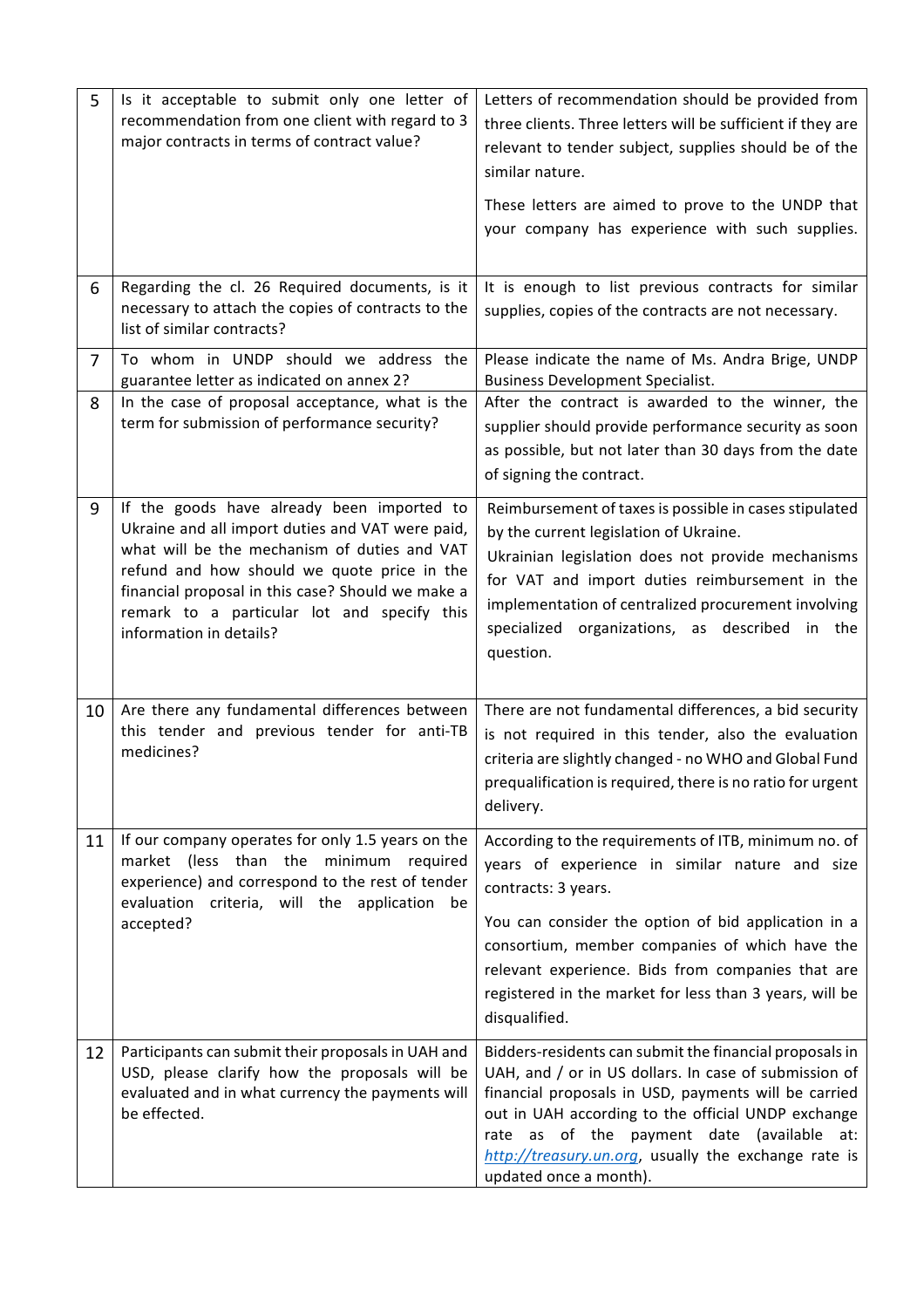|    |                                                                                                                                                                                                                                                                                                                    | Non-residents submit applications in US dollars and<br>payments to them will be effected in US dollars                                                                                                                                                                                                                                                                                                                                                                                                                               |
|----|--------------------------------------------------------------------------------------------------------------------------------------------------------------------------------------------------------------------------------------------------------------------------------------------------------------------|--------------------------------------------------------------------------------------------------------------------------------------------------------------------------------------------------------------------------------------------------------------------------------------------------------------------------------------------------------------------------------------------------------------------------------------------------------------------------------------------------------------------------------------|
| 13 | This provision is applicable both for residents and<br>non-residents?                                                                                                                                                                                                                                              | Non-residents submit applications in US dollars and<br>payments to them will be effected in US dollars.<br>Payments to residents will be effected in UAH only,<br>regardless of their bid currency.                                                                                                                                                                                                                                                                                                                                  |
| 14 | When the results of this tender be announced?                                                                                                                                                                                                                                                                      | Technically, we have 120 days to evaluate bids, but we<br>will do our best to finalize assessment of the tender as<br>soon as possible.                                                                                                                                                                                                                                                                                                                                                                                              |
| 15 | How the UNDP exchange rate is established?                                                                                                                                                                                                                                                                         | The exchange rate is established by the UN<br>headquarters in New York based on monitoring of the<br>exchange rate dynamics and trends, the updated<br>exchange rate is announced at the end of each month.<br>If the exchange rate varies greatly during a month,<br>update of official exchange rate is possible in the<br>middle of a month. From our experience, the UNDP<br>exchange rate is more in line with the National Bank<br>exchange rate, rather than rates of commercial banks.                                       |
| 16 | We have consulted with tax authorities regarding<br>the VAT exemption and we were told that in order<br>that we as distributor are exempt from VAT, the<br>recipient institution to which the goods will be<br>delivered, should provide us with the registration<br>form of participation in the Program project. | Please refer to ITB section with information on VAT<br>exemption, as agreed with MoH.                                                                                                                                                                                                                                                                                                                                                                                                                                                |
| 17 | Without MoH coordinating this procedure with<br>Customs and Tax authorities, distributors will not<br>be exempted from VAT, because the resolution is<br>not approved yet.                                                                                                                                         | We expect this resolution to be enacted shortly.<br>The operations on delivery of goods purchased<br>through UNDP to the customs territory of Ukraine are<br>exempt from VAT, provided that the supplier will<br>submit to a revenues and duties authority a certificate<br>issued by the Ministry of Health of Ukraine, confirming<br>that the goods are paid based on agreements<br>(contracts) between the Ministry of Health of Ukraine<br>and specialized organization.<br>Detailed procedure of submission of the required set |
|    |                                                                                                                                                                                                                                                                                                                    | of documents by supplier is described in the ITB.                                                                                                                                                                                                                                                                                                                                                                                                                                                                                    |
| 18 | In the Price Schedule form there is a column "Unit<br>price Include. VAT (if applicable)», in what cases it<br>should be filled or can we leave it blank?                                                                                                                                                          | You can leave this column blank and indicate only the<br>unit price excluding VAT. Evaluation of all proposals<br>will be done based on net prices, excluding VAT.<br>Initially, this column was aimed to track the number<br>of suppliers with whom we shall undergo the<br>procedure of VAT exemption.                                                                                                                                                                                                                             |
| 19 | If one of the lots is manufactured by one<br>manufacturer only, will it be procured under the<br>same procedure or under request for proposal?                                                                                                                                                                     | This situation will be taken into consideration if there<br>is a patent from manufacturer for that certain lot.                                                                                                                                                                                                                                                                                                                                                                                                                      |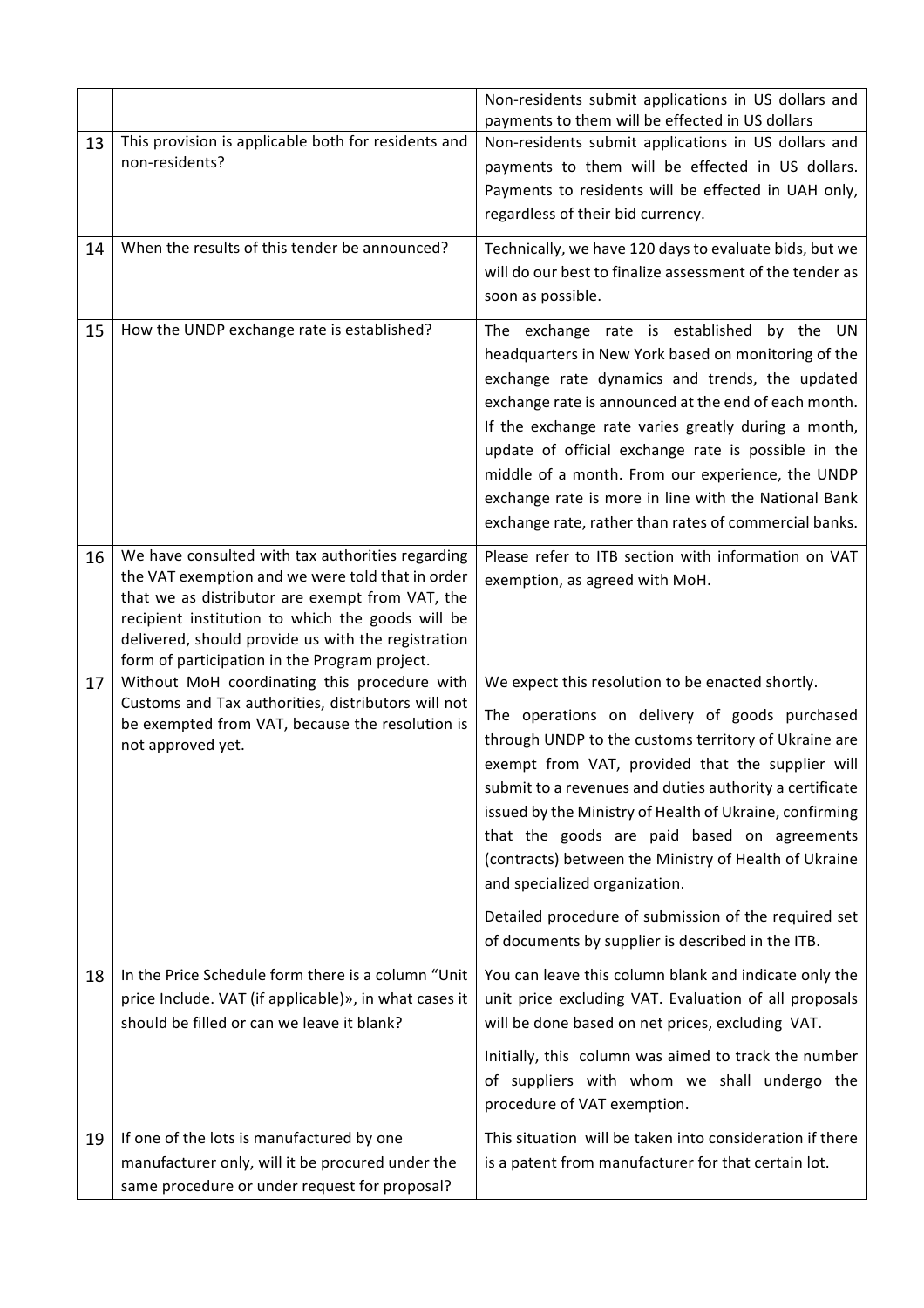|    | What if only one bid will be submitted for this<br>lot?                                                                                                            | If only one bid will be received for such a lot and the<br>bid will meet all administrative and technical<br>specifications, budget and other criteria, the UNDP<br>may award a contract to the supplier.                                                                                                                                                                          |
|----|--------------------------------------------------------------------------------------------------------------------------------------------------------------------|------------------------------------------------------------------------------------------------------------------------------------------------------------------------------------------------------------------------------------------------------------------------------------------------------------------------------------------------------------------------------------|
| 20 | From our experience with previous tender, it is<br>difficult to submit all required information in one<br>5Mb file.                                                | Submitting all documents in one file is desirable, but<br>not obligatory. It is allowed to submit up to 5 e-mails<br>with the maximum size of one e-mail 5 mb, in this<br>case, please indicate the total number of e-mails/<br>parts.                                                                                                                                             |
| 21 | Do we understand correctly that it is not necessary<br>to deliver all quantities by the end of April,<br>meaning, there are no preferences for urgent<br>delivery? | 25% quantities must be delivered as early as possible,<br>but not later than 25 April 2016. The bids with later<br>delivery date for this quantity will be disqualified.<br>75% quantities must be delivered not later than 30<br>June 2016. The bids with later delivery dates will be<br>disqualified.                                                                           |
|    |                                                                                                                                                                    | UNDP reserves the right to vary the quantity of the<br>goods by up to a maximum twenty-five per cent (25%)<br>of the total offer, without any change in the unit price<br>or other terms and conditions.                                                                                                                                                                           |
| 22 | combine<br>Can we<br>several languages in the<br>application?                                                                                                      | Yes, but it is preferable that application is submitted in<br>English, because the tender evaluation panel will be<br>held in English. If some documents are submitted in<br>language other than Russian, Ukrainian or English,<br>please provide translation of these documents.                                                                                                  |
| 23 | What document should we submit as a certificate<br>of authorization?                                                                                               | A valid Certificate of Authorization is an official<br>document on the letterhead of the manufacturer, in<br>which the manufacturer authorizes the Bidder to act<br>on its behalf and to represent its products. The<br>submitted certificate/letter of authorization should be<br>valid at the time of Bid opening and during the entire<br>contract implementation, if selected. |
| 24 | Can we submit a letter from the representative of<br>manufacturer?<br>Should<br>the<br>representative's<br>powers be confirmed?                                    | document<br>from<br>the<br>manufacturer's<br>Yes,<br>a<br>representative can be submitted as a certificate of<br>authorization. The representative's powers also<br>should be confirmed with relevant documents.                                                                                                                                                                   |
| 25 | Please clarify whether GMP certificate should be<br>confirmed in Ukraine or we can<br>provide<br>manufacturer GMP certificate.                                     | Yes, please provide manufacturer GMP certificate.                                                                                                                                                                                                                                                                                                                                  |
| 26 | latest audited<br>financial<br>According to ITB,<br>statement for the past 2 years should be provided.                                                             | The bidders should provide Latest Audited Yearly<br>Financial Statement (Income Statement and Balance<br>Sheet, with the stamp of Statistics department)                                                                                                                                                                                                                           |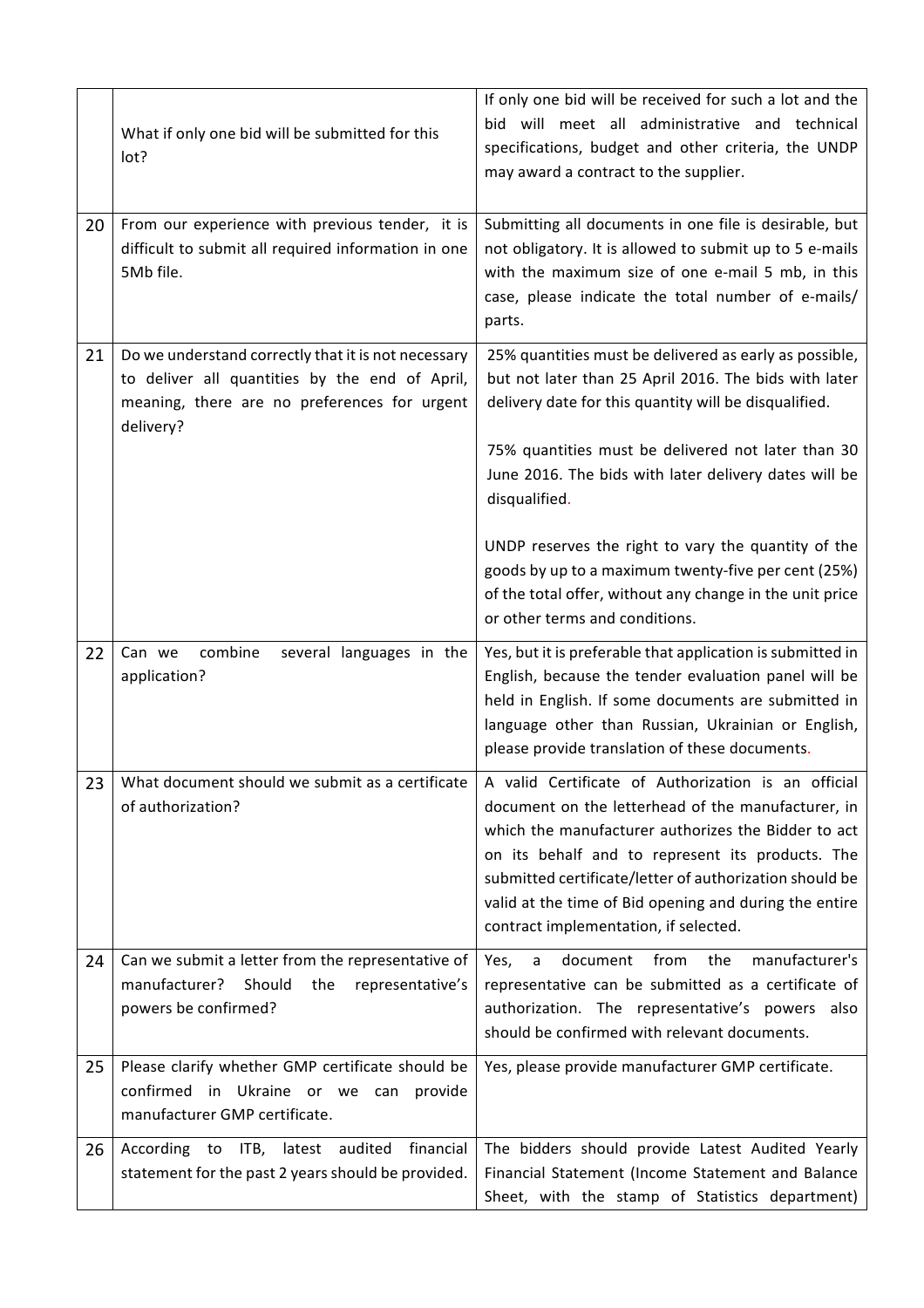|    | Please clarify, does it mean one report for 2 years<br>period?                                                                                                                                                                                                                                                                      | including Auditor's Report for any two full years in the<br>period from 2013 to 2015.                                                                                                                                                                                                                                                                                                                                                                                                                                                             |
|----|-------------------------------------------------------------------------------------------------------------------------------------------------------------------------------------------------------------------------------------------------------------------------------------------------------------------------------------|---------------------------------------------------------------------------------------------------------------------------------------------------------------------------------------------------------------------------------------------------------------------------------------------------------------------------------------------------------------------------------------------------------------------------------------------------------------------------------------------------------------------------------------------------|
| 27 | How much time will the simplified registration<br>take?<br>In case the tender winner will have no valid<br>registration of medicine in Ukraine, registration<br>procedure may delay the delivery of the goods.<br>This discriminates other bidders who offer already<br>registered medicines.                                       | Please check Annex 1 "Brief summary on the simplified<br>procedure of state registration of medicinal products<br>procured with involvement of the international<br>organizations". According to the Decree of the Cabinet<br>of Ministers of Ukraine #376 dd. 26.05. the<br>registration is simplified and is done within short<br>period of time.<br>UNDP will consider penalties provision for the delay in<br>delivery on a case by case basis, depending on the<br>reasons and timing of delays.                                             |
| 28 | In the list of Required documents there is<br>Instruction for medical use in accordance with the<br>legislation of Ukraine. If we submit and application<br>under Option 2 (medicine is not registered in<br>Ukraine yet), then<br>before<br>passing<br>MoH<br>examination, we can not provide instructions<br>approved in Ukraine. | In this case, you can provide in the application the<br>original instruction for medical use.                                                                                                                                                                                                                                                                                                                                                                                                                                                     |
| 29 | Is the CMU Resolution no. 1071 with the list of<br>medicines to be procured for state budget funds<br>applicable to UNDP? Does UNDP have a right to<br>buy medicines that are registered under simplified<br>procedure, but not included in the above-<br>mentioned list (where drugs are listed by brand<br>name, not INN)?        | UNDP is not guided by the Ukrainian law and carries<br>out procurement according to the list of medicines to<br>be procured pursuant to the Agreement with the<br>Ministry of Health of Ukraine. The agreement was<br>drawn up based on the Decree of the Cabinet of<br>Ministers of Ukraine #787 «The list of medicines and<br>medical products subject to be procured pursuant to<br>the procurement agreements with specialized<br>organizations, conducting public procurement».<br>UNDP carries out procurement of medicines only by<br>INN. |
| 30 | Can we register the medicines under simplified<br>procedure only according to MHU Resolution<br>Nº721 or according to MHU Resolution Nº460 as<br>well?                                                                                                                                                                              | Participants may register the medicines according to<br>chosen procedure, it is important for UNDP that<br>medicines should be registered in Ukraine at the time<br>of delivery one way or another.                                                                                                                                                                                                                                                                                                                                               |
| 31 | Please clarify regarding requested shelf life, the<br>products must have a minimum of 18 months shelf<br>life remaining at the time of bid submission or at<br>the time of delivery?                                                                                                                                                | According to the requirements of ITB, products must<br>have a minimum of 75% of the total product shelf life<br>or should have 18 months shelf life remaining at the<br>time of delivery.                                                                                                                                                                                                                                                                                                                                                         |
|    | We have medicines on stock in Ukraine with a<br>shelf life of less than 18 months, that can be<br>delivered the next day after signing the contract.<br>Would you accept a guarantee letter stating that if                                                                                                                         | In case of partial shipment, it is acceptable that each<br>part of the delivered goods corresponds to the<br>required shelf life. In case of delivery of the total<br>quantity of the goods, it is not acceptable if only a part                                                                                                                                                                                                                                                                                                                  |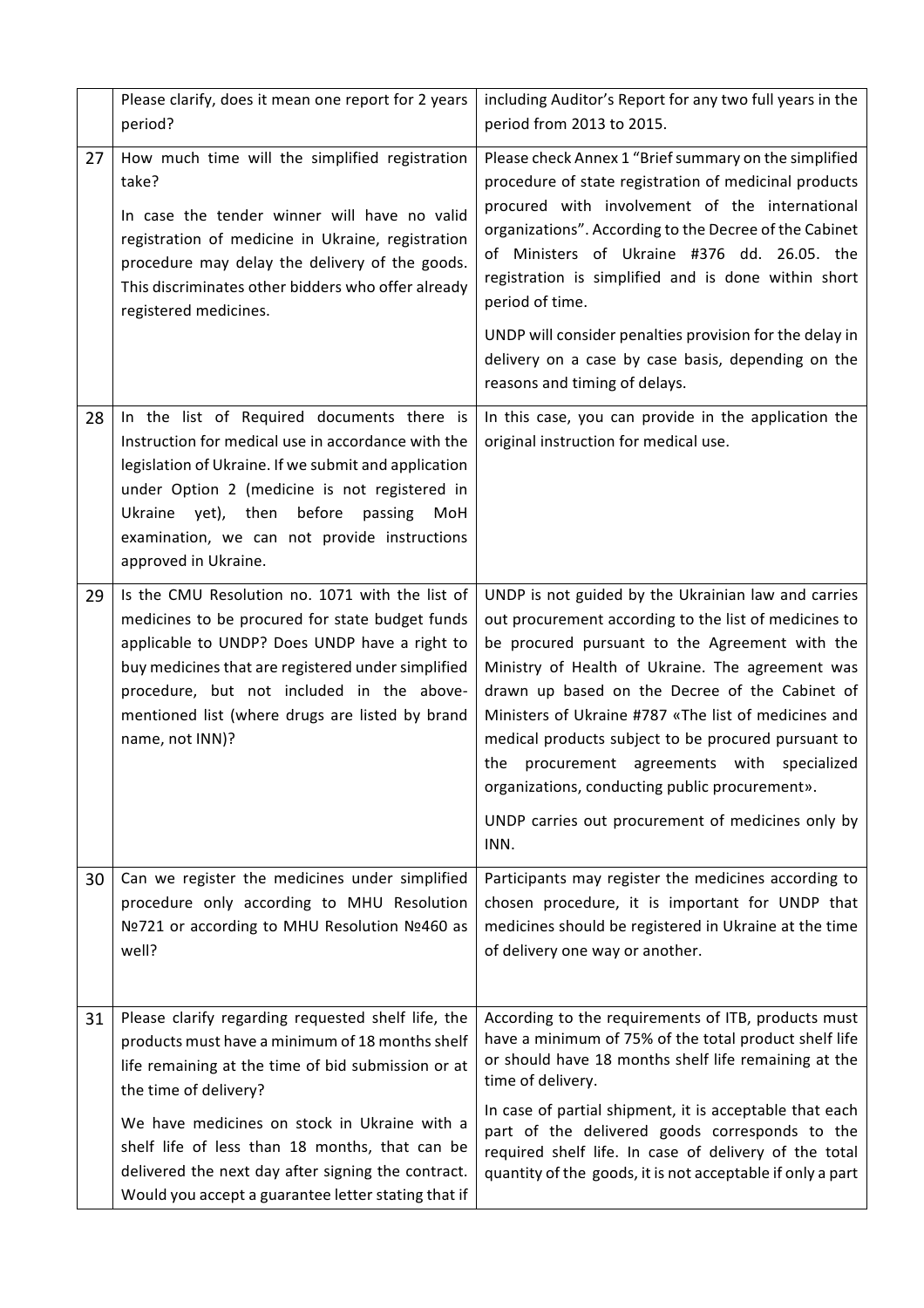|    | the medicine is not used before the expiration<br>date, we undertake to pick it back?                                                                                                                                                                                                     | of total quantity will correspond to the required shelf<br>life.                                                                                                                                                                                                                                                                                                                                                                                                     |
|----|-------------------------------------------------------------------------------------------------------------------------------------------------------------------------------------------------------------------------------------------------------------------------------------------|----------------------------------------------------------------------------------------------------------------------------------------------------------------------------------------------------------------------------------------------------------------------------------------------------------------------------------------------------------------------------------------------------------------------------------------------------------------------|
|    |                                                                                                                                                                                                                                                                                           | Guarantee letters regarding the shelf life will not be<br>taken into account. Bids for the products that do not<br>fulfill the minimum requirements of the shelf life will<br>be disqualified.                                                                                                                                                                                                                                                                       |
| 32 | What should be provided as the registration<br>documents of the Ministry of Health?                                                                                                                                                                                                       | Certificate of medicine registration in Ukraine.                                                                                                                                                                                                                                                                                                                                                                                                                     |
| 33 | Please clarify this paragraph "Based on the<br>urgency for the specific product(s) UNDP<br>reserves the right to award the contract in 25%<br>and 75% proportions to different companies." If<br>there are no preferences for urgent delivery, how<br>the applications will be evaluated? | The Bidders can provide the bids for separate lots in<br>proportions of 25%, 75% and 100% depending on the<br>possibility to fulfil the required delivery time for each<br>part.<br>The decision on contract award for 25% and 75% of<br>one lot to different companies will be made based on<br>the lowest price and fulfilment of the required delivery<br>time for 25% and 75% respectively, provided that the<br>application meets all other technical criteria. |
| 34 | Experience of similar contracts should<br>be<br>indicated for deliveries to public institutions only?                                                                                                                                                                                     | You have to prove to the UNDP that your company has<br>experience with such supplies, not necessarily<br>delivered to public institutions.                                                                                                                                                                                                                                                                                                                           |
| 35 | We deliver the goods to the customs and UNDP<br>will make the customs clearance?                                                                                                                                                                                                          | UNDP will make the customs clearance of the goods.                                                                                                                                                                                                                                                                                                                                                                                                                   |
| 36 | How will the information with tender results be<br>published? If the lot is awarded with a breakdown<br>in 25% / 75% of the total quantity, the prices for<br>the 25% / 75% will be published separately?                                                                                 | The bids will be announced at the public bid opening.<br>Information on contract award is published at UNDP<br>website only for contracts exceeding 100 000 USD. As<br>for contracts under 100 000 USD, the name of the<br>winner company for each lot will be disseminated.<br>Information about the winner and the date of<br>awarded contract for 100% or 25% and 75% will be<br>disseminated among the bidders via e-mail.                                       |
| 37 | The payment for partial shipments will be done in<br>one month after the delivery of each part?                                                                                                                                                                                           | As a general rule, UNDP makes payments within 30<br>days from the date of each delivery.                                                                                                                                                                                                                                                                                                                                                                             |
| 38 | Please clarify what is required as Bidder's<br>Authorized Representative Information? About<br>how many representatives should we provide<br>information?                                                                                                                                 | Please provide contact information of a person, who<br>will be a focal point for us and can provide<br>clarifications on the submitted bid upon our request.                                                                                                                                                                                                                                                                                                         |
| 39 | How will the contract be awarder in case of bid<br>from a joint-venture/ consortium?                                                                                                                                                                                                      | UNDP will sign a contract only with the lead entity<br>identified to represent the joint venture and<br>communicate with UNDP.                                                                                                                                                                                                                                                                                                                                       |
|    |                                                                                                                                                                                                                                                                                           | In the case the bid is submitted from a joint-venture/<br>consortium, the participants have to submit an<br>agreement among the legal entities, completed forms                                                                                                                                                                                                                                                                                                      |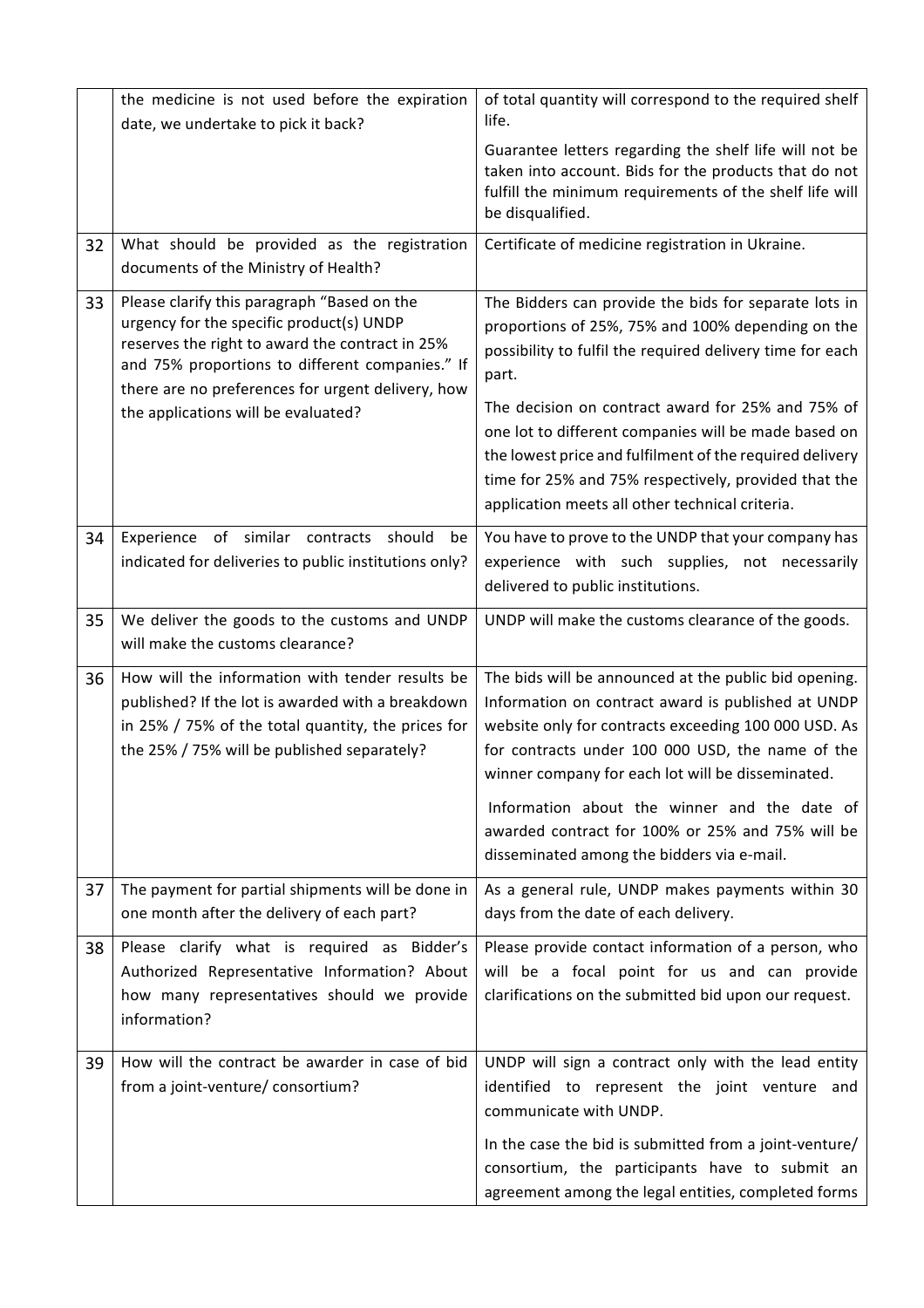|    |                                                                                                                                                                                                                                                                  | for each company-participant of the joint-venture/<br>consortium. More detailed information on submission<br>of the bid in a consortium is stated in clause 19 of ITB.                                                                                                                             |
|----|------------------------------------------------------------------------------------------------------------------------------------------------------------------------------------------------------------------------------------------------------------------|----------------------------------------------------------------------------------------------------------------------------------------------------------------------------------------------------------------------------------------------------------------------------------------------------|
| 40 | Should we specify contracts for similar medicines<br>as a list of previous contracts for similar<br>supply?                                                                                                                                                      | Yes, bidders should specify information on minimum 2<br>similar contracts for the last 3 years in terms of supply<br>of similar products (medicines for treatment of<br>hemophilia A and B or Willebrand decease).                                                                                 |
| 41 | Bidders should give information about the freight<br>forwarder. Does it mean the freight forwarder that<br>will transport the goods from the manufacturer to<br>the customs territory of Ukraine or also from the<br>customs point to the destination warehouse? | Please specify the name of freight forwarder that will<br>all<br>transportation, or please<br>arrange<br>specify<br>information about the company's own vehicle fleet for<br>transportation.                                                                                                       |
| 42 | Please clarify about minimum 3 references for key<br>personnel.                                                                                                                                                                                                  | It is enough to list referees (including employers)<br>whom we can contact for recommendations about the<br>key personnel.                                                                                                                                                                         |
| 43 | If insurance will be paid be the manufacturer, not<br>the distributor, is it necessary to indicated the<br>insurance cost?                                                                                                                                       | The delivery cost should be quoted on DAP Kiev terms,<br>according to which the insurance cost is covered by<br>the supplier. It is enough to specify joint freight and<br>insurance cost, it is not necessary to specify the<br>insurance cost separately.                                        |
| 44 | Please clarify the unit measure. 500 IU makes 1<br>package, in this case the price should be quoted<br>per 1 vial/package of per 1 IU?                                                                                                                           | Pending clarification from the MoH. Upon receipt of<br>response from the MoH, corresponding information<br>will be provided to the bidders shortly.                                                                                                                                                |
|    | The total required quantities of medicines are<br>given in IU or in vials?                                                                                                                                                                                       |                                                                                                                                                                                                                                                                                                    |
| 45 | One of the technical requirements of ITB is<br>"Digital Certification/Signature: [if needed]", is it<br>necessary?                                                                                                                                               | It is not necessary.                                                                                                                                                                                                                                                                               |
| 46 | In ITB the opening of envelopes is mentioned.<br>Does it mean the opening of e-mails with<br>applications?                                                                                                                                                       | Yes.                                                                                                                                                                                                                                                                                               |
| 47 | If we deliver the goods to the customs territory of<br>Ukraine and the UNDP will make the customs<br>clearance of the goods, how will VAT be charged<br>during the customs clearance?                                                                            | According to procedures on VAT exemption for<br>supplies of goods, that are described in ITB.<br>After UNDP makes the customs clearance, the supplier<br>shall deliver the goods to the destination warehouse,<br>specified by UNDP.                                                               |
| 48 | Where and by whom the data loggers will be<br>stopped - at customs point, or for example, at<br>destination warehouse (Ukrvakcina)?<br>We have doubts that there are devices for reading<br>the data-loggers at Ukrvakcina.                                      | Data-loggers recording will be stopped in the place<br>where the ownership for the goods is transferred<br>from the supplier to the buyer.<br>The address of the warehouse, where the goods will<br>be received, is not yet defined and will be<br>communicated to the winner. We will ensure that |